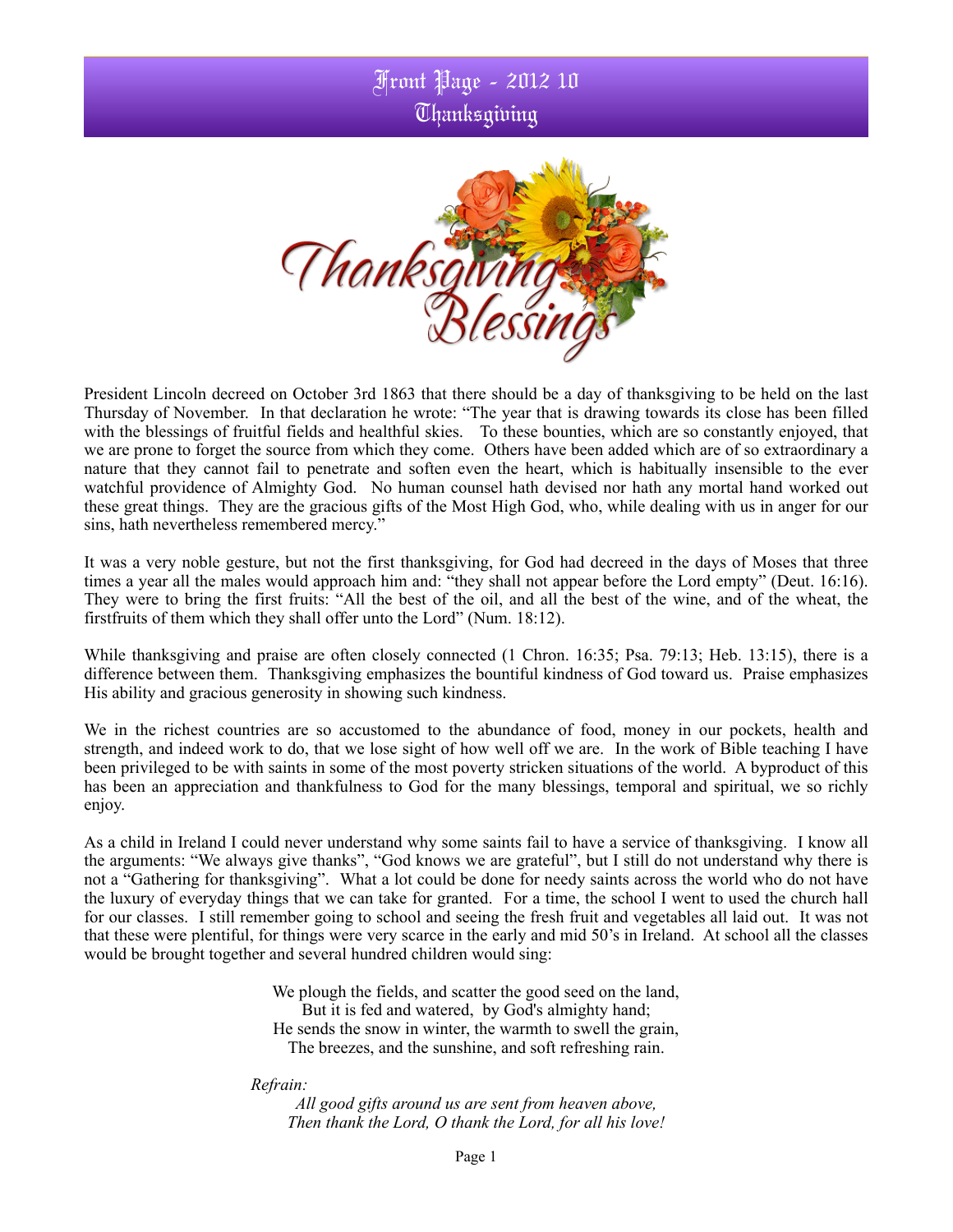

He only is the Maker of all things, near and far; He paints the wayside flower, He lights the evening star; The winds and waves obey him, by him the birds are fed; Much more to us, his children, He gives our daily bread.

We thank thee then, O Father, for all things bright and good, The seed-time and the harvest, our life, our health, our food; Accept the gifts we offer for all thy love imparts, And, what thou most desirest, our humble thankful hearts.

The sweet Psalmist of Israel said: "The eyes of all wait upon thee; and thou givest them their meat in due season" (Psa. 145:15); "Thank God in the morning and evening" (1 Chron. 23:30).

We ought to be thankful, if for no other reason than we the redeemed are told to: "follow His steps" (1 Pet. 2:21); "to walk even as He walked" (1 Jn. 2:6); and His was a life of thankfulness. Consider the following situations:

- a) When the Lord was about to feed the 4000 men, also "beside women and children" (Matt. 15:38). He took the seven loaves and two fishes and "gave thanks" (Matt. 15:36).
- b) When He was instituting the Lord's Supper we read: "He took the cup, and gave thanks" (Matt. 26:27).
- c) When He took the cup it is recorded: "He took the cup, and when He had given thanks" (Mk. 14:23).
- d) When He was about to feed the 5000 we read: "And when He had given thanks" (Jn. 6:11). Particular note is taken that: "the Lord had given thanks" (Jn. 6:23).

There are another two remarkable times when the Lord gave thanks (Matt. 11:12 and Jn. 11:41-42). Interestingly, neither was when one would normally give thanks.

- a) With the coming of John preaching: "The kingdom of heaven is at hand" (Matt. 3:2), there was great anticipation. The Kingdom of David's greater Son was at hand. To the people this meant Israel as the head, and freedom from the Romans (Deut. 28:13). However, time had passed, and the Kingdom of God as man perceived it not come, but there was growing opposition to the One who was claiming to be Messiah. John was not only put in prison, but was questioning things (Matt. 11:3), and the very cities where Christ did most of "his mighty deeds" had rejected His claims. They rejected Christ as the Messiah (Matt. 11:20-21). This was a crisis, and naturally speaking, not the time to thank God. When the disciples of John come, the Lord says and does things which would solidify John in his beliefs (Matt. 11:4-6). When John's disciples had left, the Lord:
	- i) Gives God's evaluation of the greatness of John. (Matt. 11:7-10)
	- ii) Declares the contrast between the greatness of John and the least in the kingdom of Heaven. (Matt. 11:11)
	- iii) Gives a parable of the children. (Matt. 11:12-19)
	- iv) Then a parable after which the Lord pronounces a solemn declaration of their judgment.(Matt. 11:20-24)

Then we read Jesus speaking this wonderful prayer. The question then is, "What was there about this that caused Him to give thanks, and to speak to God as: "Lord of heaven and earth"? (Matt. 11:12)

- b) The Lord responding to the holiness of God prays: "I thank Thee, O Father, Lord of Heaven and earth because Thou hast hid these things from the wise and prudent and hast revealed them unto babes. Even so, Father: for so it seemed good in thy sight" (Matt. 11:25-26). It is a profound prayer giving us insight into the reverence, relationship, and understanding of the Saviour. Note carefully:
	- i) Twice over He speaks of the relationship addressing God as "Father". This is not so much a prayer as a communion of thanksgiving. It is a sacred moment and holy ground as we are privileged to listen in on this sacred communing.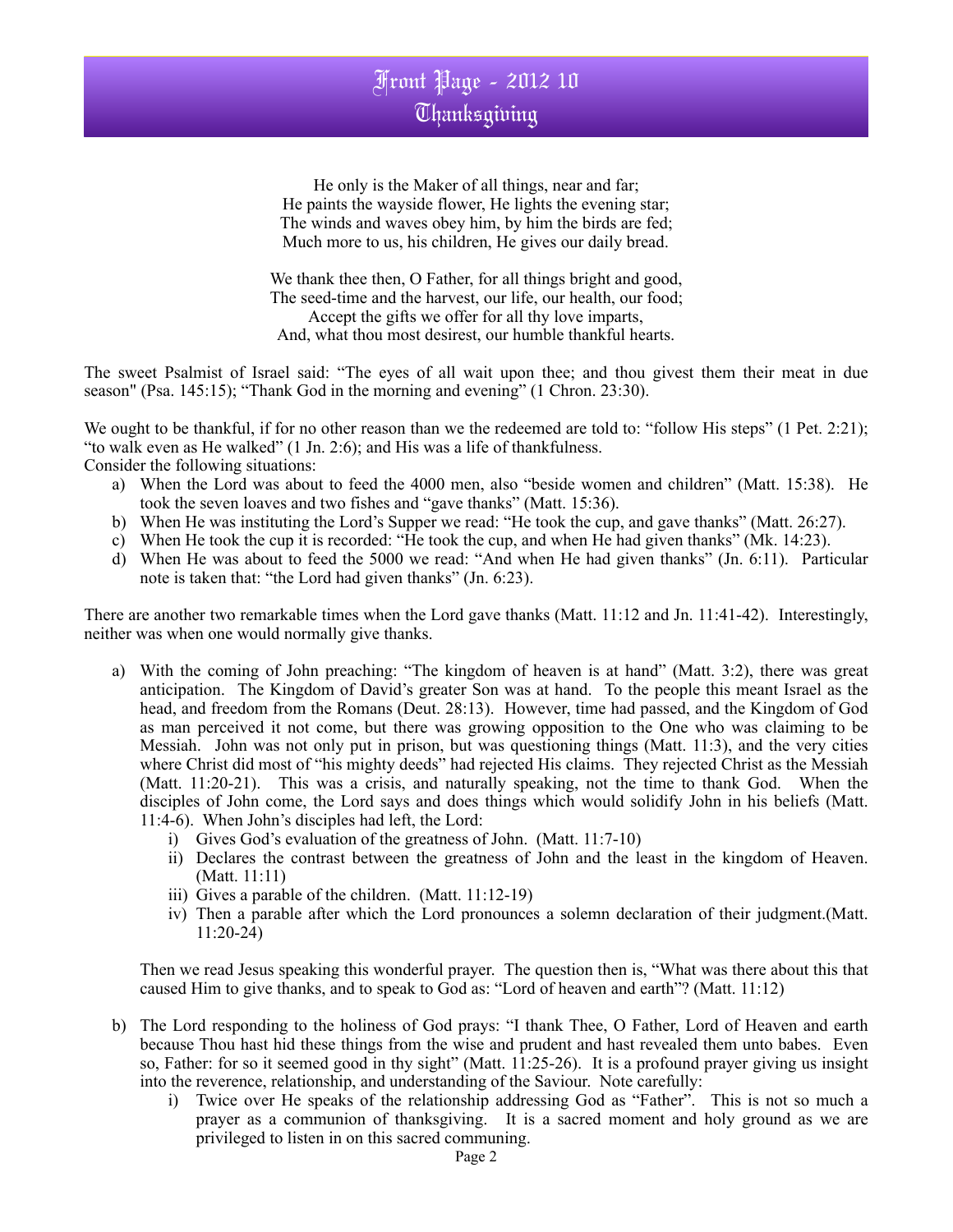## Front Page - 2012 10 **Thanksgiving**

- ii) Only here does He speak of God as "Lord of heaven and earth". The only other time this title is used is when Paul was at Mar's Hill and said to the Athenians: "God that made the world and all things therein, seeing that He is Lord of Heaven and earth, dwelleth not in temples made with hands" (Acts 17:24). It points to His creative power and has uncurtailed sway in heaven and earth. Therefore, if He in grace gives man opportunity to accept His evidencing of who Jesus is, and it is deliberately rejected, God is fully justified in accepting their response and sending judicial blindness. However, if there are others who perceive He is more than a prophet, He is perfectly within His rights to give further enlightenment.
- iii) In His recognition of the sovereignty and grace of God, He thanks God for the perfections of His sovereignty and grace.

Luke tells us how the Lord felt at this time: "Jesus rejoiced in spirit". (Lk. 10:21)

- c) Again we read how that Lazarus had died and in due time the Lord came to the place where the dead was laid. In that situation He said: "Father, I thank Thee that Thou hast heard me. And I knew that Thou hearest me always: but because of the people which stand by I said it, that they may believe that Thou hast sent me" (Jn. 11:41-42). What was it He said (v. 42) that would cause the people to believe that He had been sent by God? Was it:
	- i) "Take ye away the stone" (v. 39), thus putting the people in anticipation of what he would do next?
	- ii) "I thank Thee that Thou hast heard me" and spoke this audibly that the people would know he was always in fellowship with God despite how things looked, for God: "heareth not sinners" (Jn. 9:31).
	- iii) Was it that which He was about to say: "Lazarus, come forth"?  $(v. 43)$

It is my thought that, while primarily it is that God had heard Him give Mary the knowledge that He was the "Resurrection and the Life" (v. 25), which had been followed by the intimation that He would raise Lazarus by telling them to roll away the stone, He would give further evidence that God had sent Him. With these things in mind he thanks God.

Continuing with the Lord giving thanks, several matters are to be observed which demonstrate Him as wholly dependent on God His Father.

- a) When the Lord said: "Father, I thank Thee that Thou hast heard me", why was this said outwardly and not just a quiet prayer within, after all that is what Nehemiah did (Neh. 2:4)? It is a glorious demonstration of: "Trust in the Lord with all thine heart . . . In all thy ways acknowledge him" (Prov. 3:5-6). In so doing, all attention was directed toward the Father for the fulfilling of the miracle.
- b) By lifting up His eyes (Jn. 11:41) He was showing the source from where His help came from. It was not by Beelzebub He performed the miracles, as He had been accused (Matt. 12:27), but in fellowship with the Father for the miracles "God did by Him" (Acts 2:22), "God anointed Jesus of Nazareth with the Holy Ghost" (Acts 10:38), and "God was with Him" (Acts 10:38).

One must be in awe of the unreserved confidence the Man from Nazareth had in God. This was because: "He that sent me is with me: the Father hath not left me alone; for I do always those things that please him" (Jn. 8:29). This was a man who never regarded iniquity in His heart (Psa. 66:18), and who kept all His commandments (1 Jn. 3:22).

When this petition was spoken audibly, the fulfilling of it was a further endorsement of who Jesus was. Reading it again: "But because of the people which stand by I said it, that they may believe that thou hast sent me" (Jn. 11:42). It is almost impossible to read this and not think of Elijah on Mount Carmel. "Elijah the prophet came near, and said, Lord God of Abraham, Isaac, and of Israel, let it be known this day that thou art God in Israel, and that I am thy servant, and that I have done all these things at thy word. Hear me, O Lord, hear me, that this people